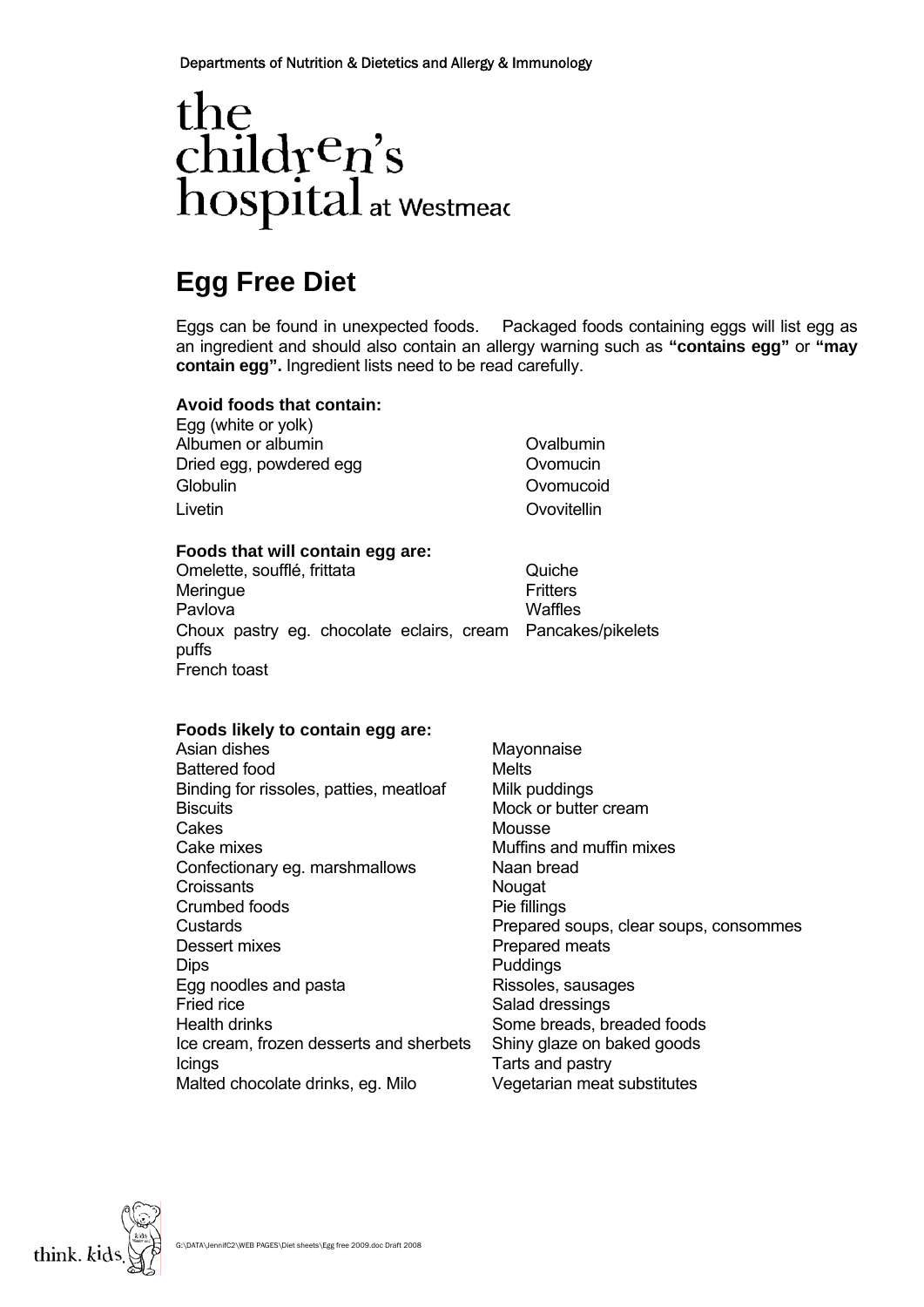**Note: Some children with egg sensitivity may be able to eat baked foods containing small amounts of egg. Your doctor can advise you about this. Do not give your child egg containing foods unless this has been discussed with your doctor.** 

#### **Egg substitutes / replacers for baking**

It is possible to make cakes and muffins quite successfully by adapting recipes you use at home. The texture of the product may be a little different but the taste is good.

#### **For one egg, substitute with one of the following options:**

- 1 teaspoon baking powder, 1 tablespoon liquid (eq water, juice or milk), 1 tablespoon vinegar
- 1 tablespoon yeast dissolved in  $\frac{1}{4}$  cup of warm water
- 1 tablespoon apricot jam, apple puree, golden syrup or other fruit puree or jam
- 1  $\frac{1}{2}$  tablespoons water, 1  $\frac{1}{2}$  tablespoons oil, 1 teaspoon baking powder
- ⅓ cup water and 2 teaspoons gelatine dissolve gelatine in warm water

#### **For 3 eggs, substitute with one of the following options:**

- Dissolve one tablespoon golden syrup in 300ml warm milk
- Dissolve one tablespoon gelatine in boiling water then add cold water to make one cup. Cool, then whip until light like beaten egg whites before use.

**Commercial egg substitutes** are another option. They are used in cakes and biscuits, pancakes and fritters but don't work if you are trying to make scrambled eggs or meringues. These products contain potato, tapioca starch and vegetable gums.

You can purchase these products from health food stores and some supermarkets.

- 1. Egg Replacer® (Orgran), Egg Like® (Country Harvest) and No Egg® (Country Harvest) available from supermarkets
- 2. Egg White Replacer® from Nutricia Australasia ph (02) 8875-0300

#### **For more information**

- www.chw.edu.au/parents/factsheets/#allergy
- Australian Society of Clinical Immunology and Allergy (ASCIA) [www.allergy.org.au](http://www.allergy.org.au/)
- FSANZ Food Standards Australia and New Zealand for information on food labelling [www.foodstandards.gov.au](http://www.foodstandards.gov.au/)

**Dietitian:\_\_\_\_\_\_\_\_\_\_\_\_\_\_\_\_\_\_\_\_** 

**Telephone:\_\_\_\_\_\_\_\_\_\_\_\_\_\_\_\_\_\_** 

# the children's hospital at Westmear

Corner Hawkesbury Road and Hainsworth Street Locked Bag 4001 Westmead NSW 2145 Tel +61 2 9845 0000 Fax +61 2 9845 3489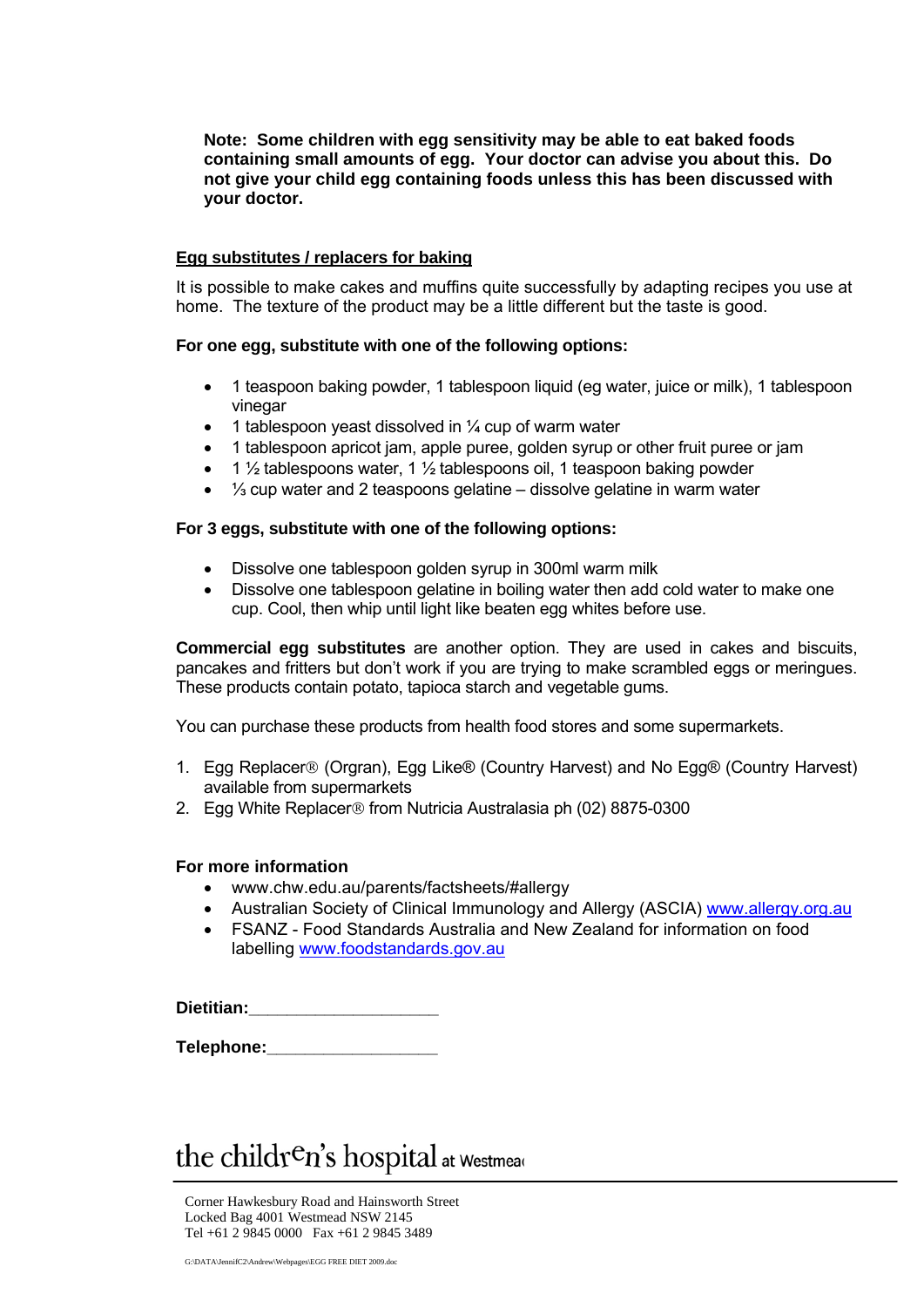## **Egg Free Recipes**

## **Apple Chocolate Cake**

500g cooking apples 1 teaspoon bicarbonate of soda 125g margarine 1 cup castor sugar

1 teaspoon vanilla

2 cups self-raising flour

2 tablespoons cocoa

1. Peel, core and slice apples and cook in a very small amount of water. Drain well, mash fruit and mix in soda.

- 2. Cream margarine, sugar and vanilla until fluffy.
- 3. Beat in hot apple.
- 4. Add sifted dry ingredients, mix well.
- 5. Divide between 2 greased and lined 18cm (7") sponge tins.
- 6. Bake in a moderately hot oven 180°C for 20 to 25 minutes.
- 7. Ice when cold.

\* Mixture may be baked in 20cm ring pan 30 to 35 minutes.

#### **Caramel Icing**

| 2 tablespoons melted butter     | $\frac{1}{4}$ cup water |
|---------------------------------|-------------------------|
| 3 level tablespoons brown sugar | icing sugar             |

Stir butter and brown sugar over low heat until sugar is dissolved. Add icing sugar to make a spreading consistency.

## **Chocolate Cake**

| 1 $\frac{1}{4}$ cups milk               |
|-----------------------------------------|
| 1 teaspoon baking soda                  |
| 2 $\frac{1}{2}$ cups self-raising flour |
| 3 tablespoons cocoa                     |
|                                         |

- 1. Cream butter and sugar until light and fluffy.
- 2. Stir in vanilla and golden syrup and beat well.
- 3. Stir baking soda into milk and add alternately with sifted ingredients to the creamed mixture, mixing well after each addition.
- 4. Consistency should be soft.
- 5. Divide between 2 greased and lined sandwich tins and bake at 180ºC 30 to 35 minutes or until cooked. When cold, sandwich together with lemon filling.

#### **Lemon Filling for Chocolate cake above**

Grated rind and juice of 1 lemon 4 tblspns sugar 3 tsp cornflour

3 tblspns water 30g butter

Combine all ingredients and simmer, stirring for 3 minutes. Cool.



G:\DATA\JennifC2\WEB PAGES\Diet sheets\Egg free 2009.doc Draft 2008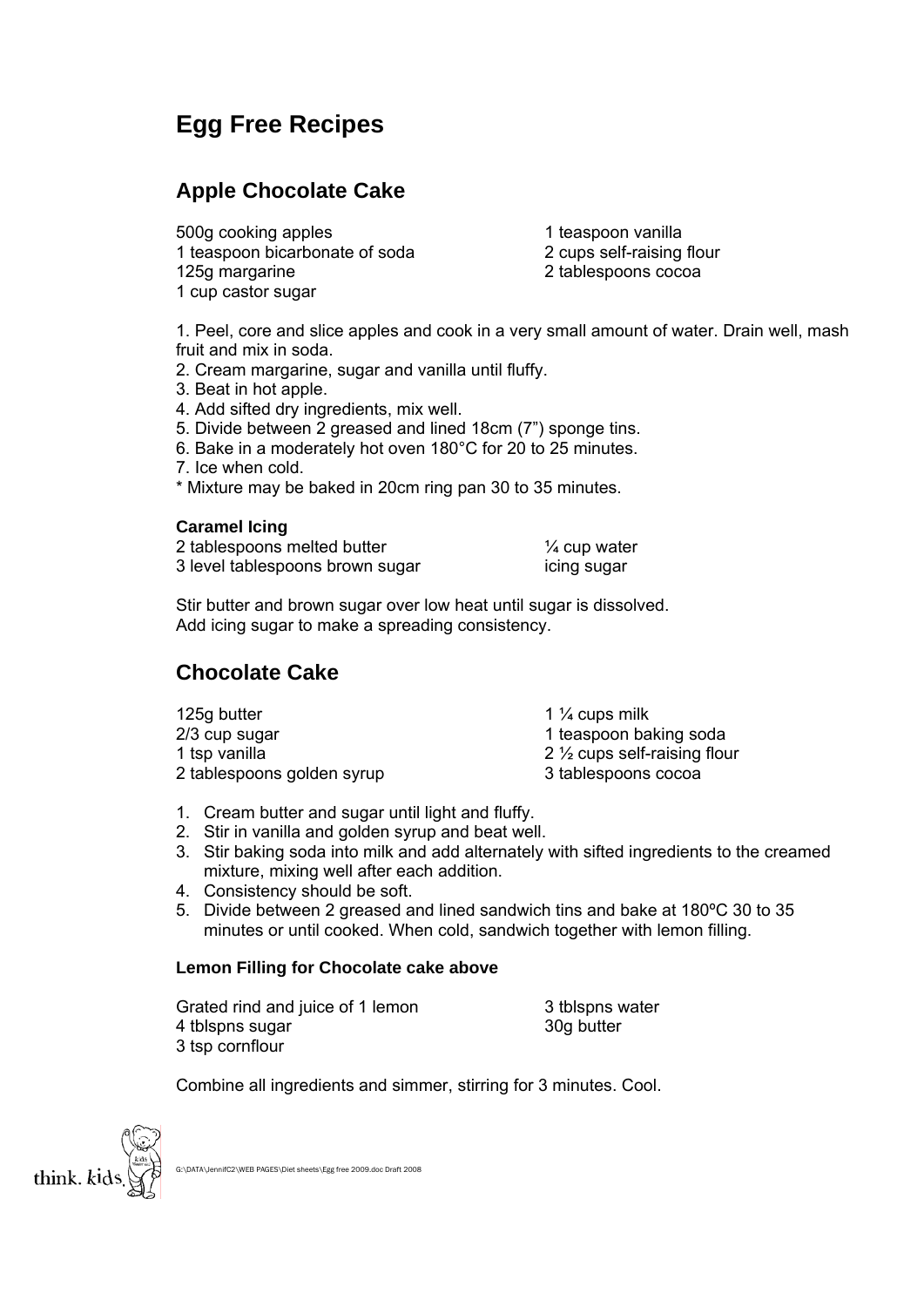## **Citrus Cake**

1 tblspn gelatine ¼ cup water 185g butter or margarine ¾ cup sugar

2 cups self-raising flour grated rind and juice 1 orange and 1 lemon

- 1. Soften gelatine in water then dissolve over hot water (or 30 seconds microwave).
- 2. Add orange and lemon juice and cool.
- 3. Whip until light and fluffy.
- 4. Cream butter and sugar, fold in gelatine mixture alternately with sifted ingredients and citrus rinds.
- 5. Divide equally between 2 x 9" sponge tins.
- 6. Bake in moderate oven for 20 to 25 minutes or until cooked.

#### **Banana Muffins**

2 mashed bananas 2 teaspoons baking powder 1/3 cup soft brown sugar 1/3 cup soft brown sugar  $\frac{1}{4}$  cup canola or sunflower oil  $\frac{1}{4}$  cups flour  $\frac{1}{2}$  teaspoon baking soda  $\frac{1}{2}$  teaspoon vanilla essence 1/3- $\frac{1}{2}$  cups milk

- 1. Mix banana, sugar and oil together well.
- 2. Sift baking soda, baking powder, cinnamon and flour together .
- 3. Mix banana mixture into the dry ingredients with milk and vanilla.
- 4. Stir to just combine. Don't mix too much.
- 5. Spoon into muffin pans.
- 6. Cook at 180°C for about 20-25 minutes or until lightly browned on top.

#### **Biscuits**

1 cup flour 2 tablespoons sugar 2 tablespoons golden syrup 1 tablespoon melted butter

1 teaspoon salt 1 dessertspoon rolled oats  $\frac{1}{2}$  cup milk ½ teaspoon soda

- 1. Mix milk, melted butter and golden syrup and soda together.
- 2. Mix all dry ingredients together and then combine with the milk mixture.
- 3. Put mixture in spoonfuls on a well-greased oven tray, and bake 20 to 30 minutes at 180°C.in a moderate oven. Sultanas and currants may be added.

# the children's hospital at Westmear

Corner Hawkesbury Road and Hainsworth Street Locked Bag 4001 Westmead NSW 2145 Tel +61 2 9845 0000 Fax +61 2 9845 3489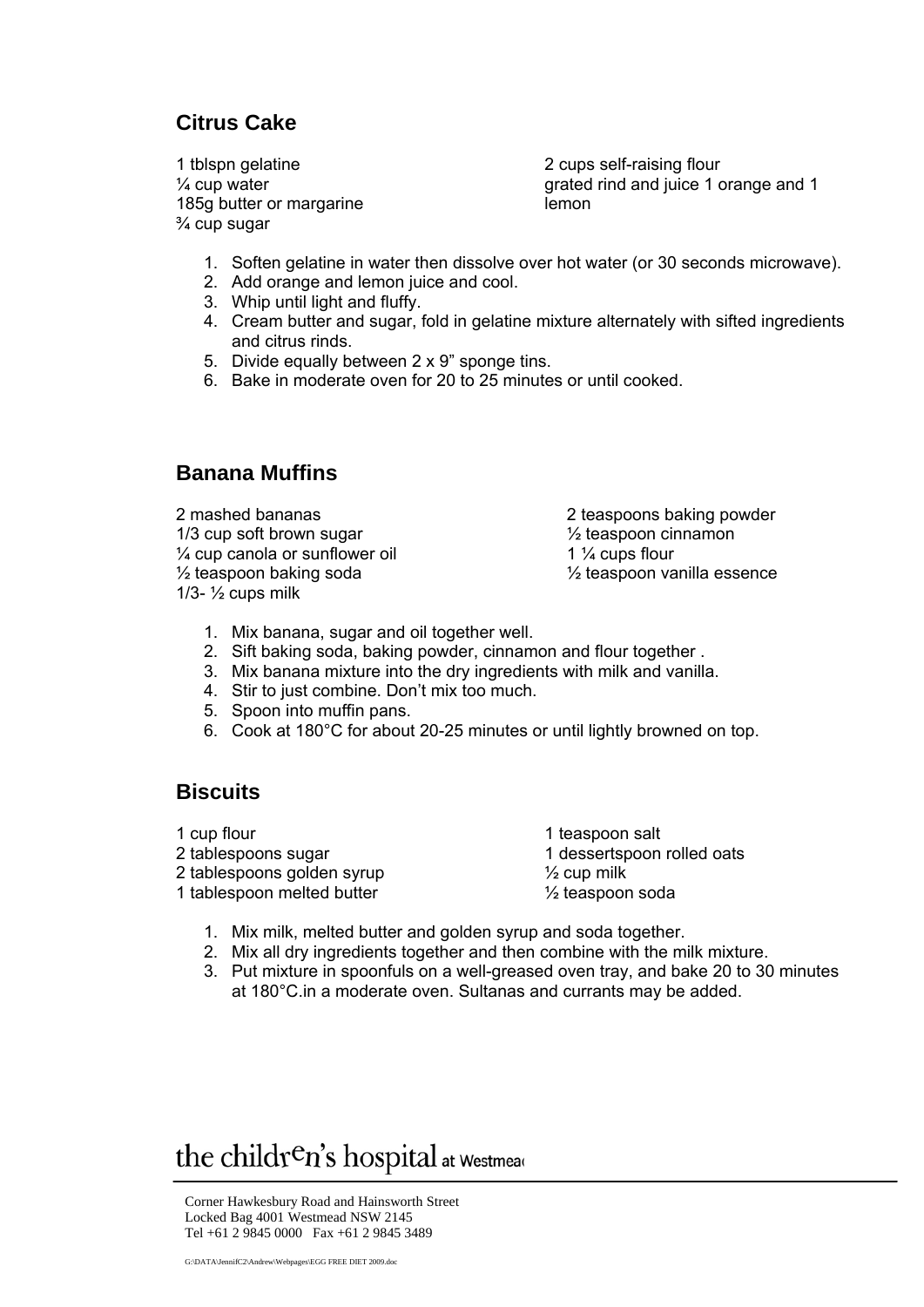## **Anzac Biscuits**

 $\frac{1}{2}$  cup plain flour<br> $\frac{1}{2}$  cup sugar<br> $\frac{1}{2}$  cup sugar

1 tablespoon golden syrup  $\frac{1}{2}$  cup coconut  $\frac{1}{2}$  teaspoon baking soda  $\frac{3}{4}$  cup rolled oats  $\frac{2}{10}$  tablespoons boiling water

- 1. Mix together flour, sugar, coconut and rolled oats.
- 2. Melt butter and golden syrup.
- 3. Dissolve baking soda in boiling water and add to butter and golden syrup.
- 4. Stir butter mixture into the dry ingredients.
- 5. Place level tablespoonsful of mixture onto greased baking trays, leaving space for the biscuits to spread as they cook.
- 6. Bake at 180°C for about 15 minutes or until golden brown.

Makes about 20 biscuits.

## **Gingerbread**

- $\frac{1}{2}$  cup butter or margarine
- ½ cup boiling water
- 1 cup golden syrup
- 2 ½ cups flour

1 ½ teaspoons ginger  $\frac{1}{2}$  tsp salt 1 teaspoon baking soda

- 1. Melt butter or margarine in boiling water.
- 2. Add syrup.
- 3. Sift dry ingredients together and add to mixture. Beat vigorously.
- 4. Pour into greased pan and bake in moderate oven 180°C for 25 minutes or until cooked.

### **Chocolate Crackles**

250g Copha™/vegetable shortening 4 cups puffed rice/rice bubbles 1 cup icing sugar 1 cup desiccated coconut ¼ cup cocoa

- 1. Put Copha™ in a medium saucepan. Cook over a low heat until melted.
- 2. Sift icing sugar and cocoa together.
- 3. Add sifted dry ingredients, rice bubbles and coconut to saucepan, stirring until well-combined. Spoon mixture into 24 patty cases.
- 4. Chill until firm.

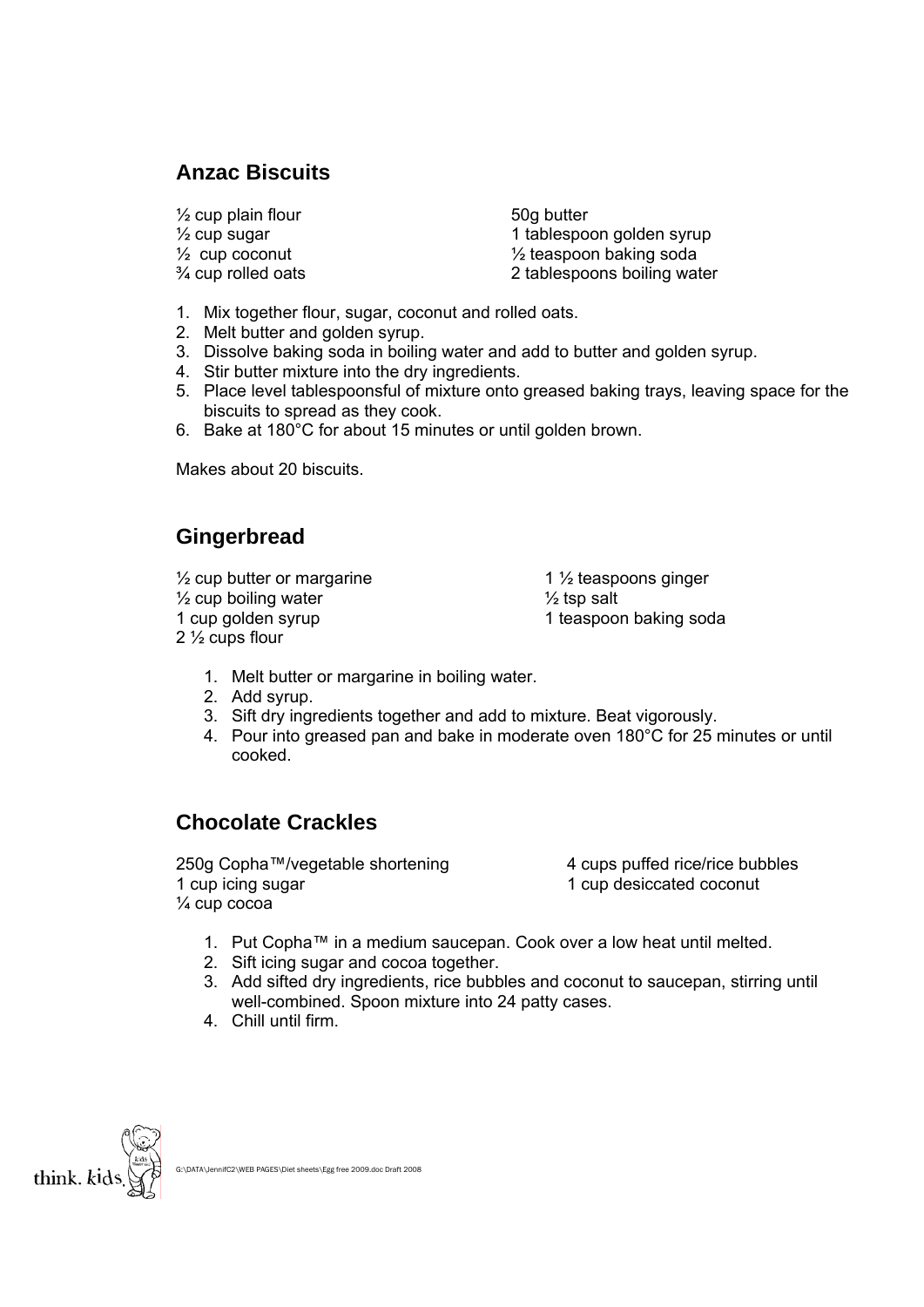## **Cream Cheese Truffles**

200g cream cheese 1/3 cup pure sifted icing sugar

1 teaspoon vanilla essence

1 cup pure sifted icing sugar, extra

- 1. Beat together cream cheese, icing sugar and vanilla until mixture is light and fluffy. Place in fridge to chill before using.
- 2. Place teaspoons of mixture into extra icing sugar.
- 3. Roll into balls and chill well before serving.

### **Potato Muffins**

125g margarine ½ cup brown sugar ½ cup cold cooked mashed potato  $\frac{1}{2}$  cup white rice flour ½ cup potato flour

½ cup arrowroot ½ cup cornflour 2 teaspoons baking powder  $\frac{1}{2}$  cup pear juice

- 1. Cream margarine and sugar until light and fluffy.
- 2. Stir mashed potato into creamed mixture.
- 3. Stir in sifted dry ingredients alternately with pear juice. Place tablespoons of mixture into oiled muffin tray.
- 4. Bake at 210ºC for 10-12 minutes.
- 5. Leave in tray for three minutes before turning out onto rack to cool.

Note: You can substitute pumpkin or sweet potato for potato.

#### **Pancakes**

½ cup plain flour ¾ teaspoon baking powder 1 tablespoon apple puree 1 teaspoon sugar  $\frac{1}{2}$  cup + 1 tablespoon milk ½ teaspoon of vinegar Drop of vanilla Pinch of salt

- 1. Sift dry ingredients together.
- 2. Mix milk, apple puree, vinegar and vanilla together.
- 3. Pour wet ingredients into the dry ingredients. Stir with a whisk gently until just combined. Do not beat or they will be tough.
- 4. Leave to stand for 30minutes or more. Add a little more milk if the batter is too thick. It should pour like custard.
- 5. Heat a frying pan over medium to high heat. Melt 1 teaspoon of margarine or butter in pan and pour in a thin layer of the batter. Cook until lightly browned on one side. Turn and cook on the other side.
- 6. Serve with golden syrup, maple syrup, sugar and lemon juice, or icecream and fruit.
- 7. Makes about 2 big pancakes.

# the children's hospital at Westmear

Corner Hawkesbury Road and Hainsworth Street Locked Bag 4001 Westmead NSW 2145 Tel +61 2 9845 0000 Fax +61 2 9845 3489